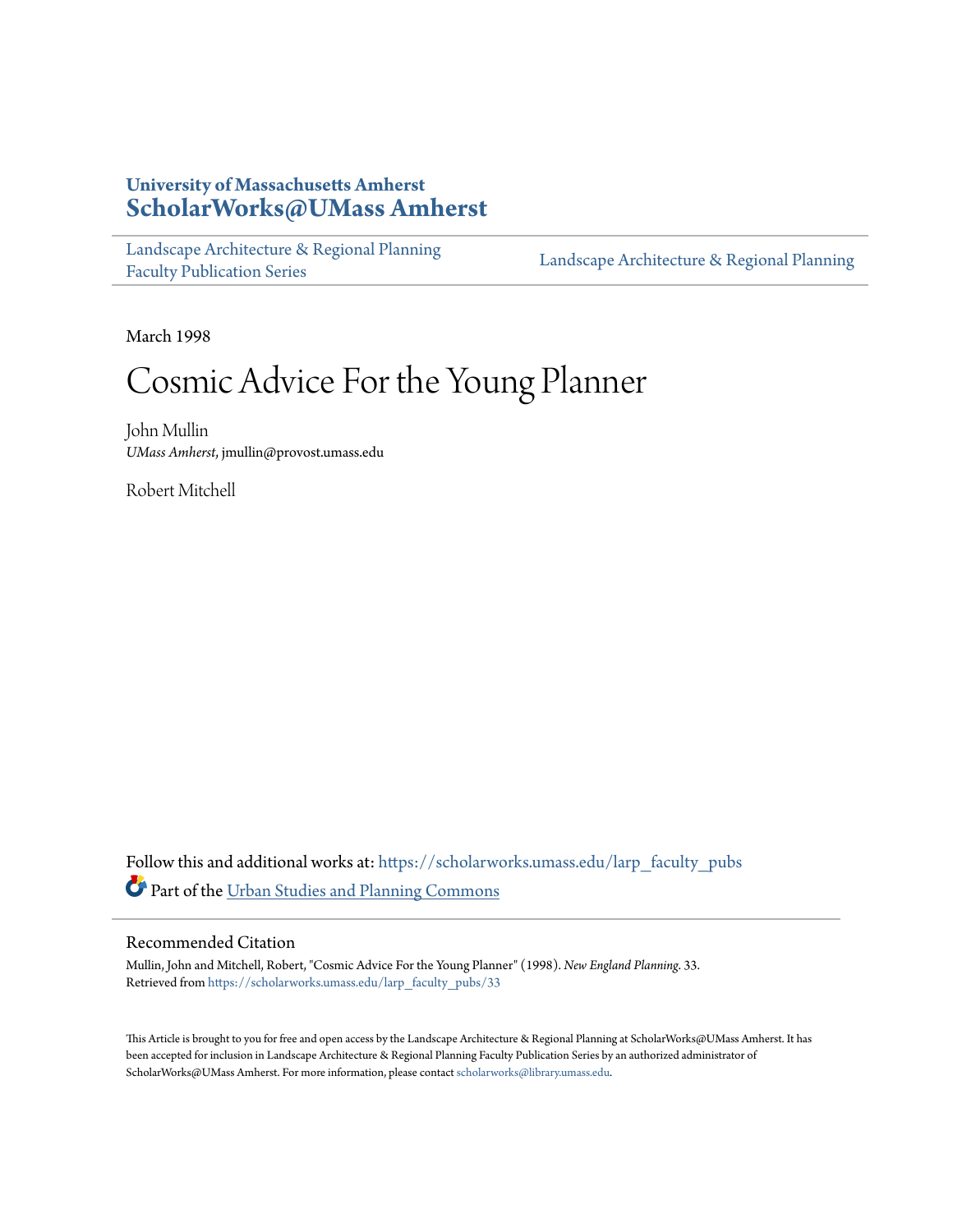## **Cosmic Advice for the Young Planner**

Robert Mitchell, AICP John R. Mullin

 Last fall, two of New England's oldest planners were sitting on the top of Mount Monadnock when they were approached by a group of graduate students. After a brief spell of friendly conversation, several students asked the wise ones for sage advice on the pitfalls of local planning. With a glint in their eyes and a sense of puckish humor they started to outline forty ways in which a newly minted planner could short circuit his/her career. And so, in what they hope will be taken with a great rain of salt, they listed the following:

A new planner should…

- 1. Always suggest that Home Rule be modified for the greater good of the region.
- 2. Refer to a cluster subdivision as a "cluster subdivision" instead of an "open space development".
- 3. Tell the Zoning Board of Appeals that variances can only be legitimately granted based on a hardship, not on how long the applicant has lived in town.
- 4. Propose street widenings, including removal of street trees and stone walls as a solution to traffic congestion.
- 5. Suggest that the planning board and zoning board be combined into a development review board.
- 6. Suggest that the planning board and zoning board hold a joint meeting to discuss issues.
- 7. Recommend regional planning authority over local comprehensive plans.
- 8. Tell neighborhood citizens groups that the town is revising its regulations to "streamline the development process".
- 9. Always argue for affordable housing as a component of subdivision.
- 10. Inform town meeting that condominiums are the wave of the future.
- 11. Argue for active recreation uses on town commons.
- 12. Propose industrial uses by-right.
- 13. Place a downtown sign ordinance before the merchants.
- 14. Place meters, take away meters, change the time of meters or change meter prices.
- 15. Place a bus stop in the middle of a new upper end subdivision.
- 16. Urge the acceptance of compulsory clustering.<br>17. State that bike trails add value to properties.
- State that bike trails add value to properties.
- 18. Respect the zoning of a neighboring town.
- 19. Advocate adult entertainment uses in the downtown.
- 20. Point out that transmission towers have not yet been found to be radioactive.
- 21. Support Walmarts because of lower prices.
- 22. State that traffic should move faster through downtown.
- 23. Ignore aquifers. After all, they flow into the next town.
- 24. Interpret *Nolan* as a legal interpretation that restricts takings, planning and zoning and therefore minimizes the planners work.